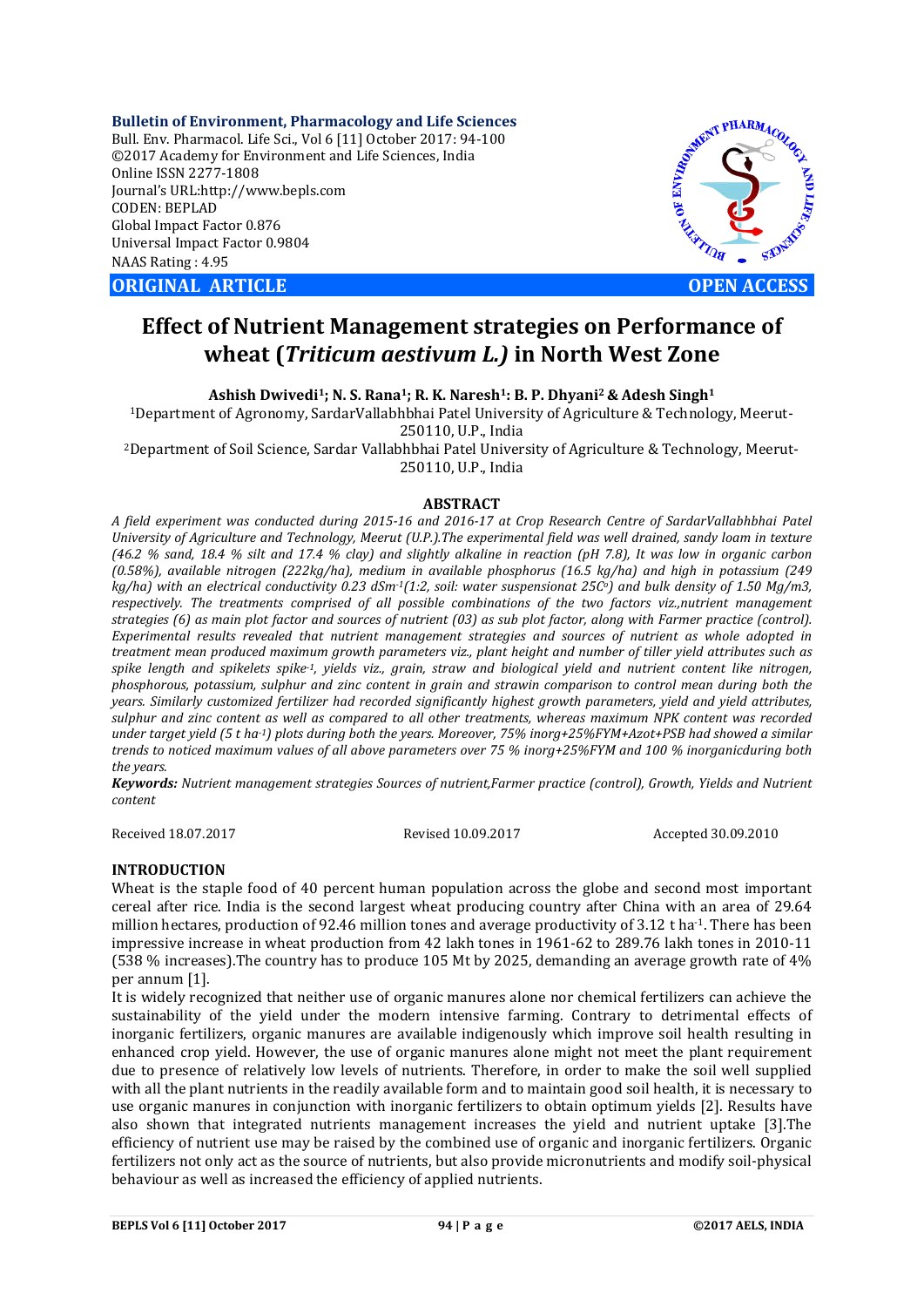Nitrogen management requires special attention in its use so that the large losses can be minimized and the efficiency maximized. Site-specific nutrient management (SSNM) has been found especially useful to achieve the goals of improved productivity and higher N use efficiency (NUE). Moreover, leaf color charts and chlorophyll meters assist in the prediction of crop N needs for rice and wheat, leading to greater Nfertilizer efficiency at various yield levels. Remote sensing tools are also used to predict crop N demands precisely. At the same time, traditional techniques like balanced fertilization, integrated N management (INM), split application and nutrient budgeting, among others, are also used to supplement recent N management techniques to attain higher productivity and NUE, and reduce environmental pollution through the leakage of fertilizer N.This will definitely enhance the productivity of rice and wheat crops by improving soil fertility and ameliorating adverse soil physical conditions [4].However, under present investigation efforts were made to explore the feasibility of growing wheat under different nutrient management strategies. Therefore, the present study was carried out to investigate theeffect of nutrient management strategies on performance of wheat vis-à-vis sustainability of wheat.

# **MATERIALS AND METHODS**

# *Site description*

A field experiment was conducted during 2015-16 and 2016-17 at Crop Research Centre of SardarVallabhbhai Patel University of Agriculture and Technology, Meerut (U.P.), located at a latitude of 290 40' North and longitude of 770 42' East with an elevation of 237 metres above mean sea level. The climate of this region is subtropical and semi-arid and climate characterized with summers and extremely cold winters. The mean maximum temperature of this region is about  $43\degree$ C to  $45\degree$ C is not uncommon during summer while very low temperature  $(4-10\degree C)$  accompanied by frost may be experienced in December-January. About 80 to 90% of rainfall received during July to September and few showers are also a common feature during the month of December to January and in late spring season

The experimental field was well drained, sandy loam in texture (46.2 % sand, 18.4 % silt and 17.4 % clay) and slightly alkaline in reaction (pH 7.8), It was low in organic carbon (0.58%), available nitrogen (222kg/ha), medium in available phosphorus (16.5 kg/ha) and high in potassium (249 kg/ha) with an electrical conductivity 0.23dSm<sup>-1</sup>(1:2, soil: water suspensionat 25 $C^{\circ}$ ) and bulk density of 1.50 Mg/m3, respectively. The treatments comprised of all possible combinations of the two factors viz.,nutrient management strategies (6) as main plot factor and sources of nutrient (03) as sub plot factor, along with Farmer practice (control).

Wheat (PBW-550) with the spacing (rows) of 20 cm was grown with recommended agronomic package of practices in 19 m<sup>-2</sup> plot size. The seeds were placed manually in the furrows with a seed rate of 100 kg ha-<sup>1</sup> sown on 14 November 2015 while harvested on 20 April 2016 during first year and 18 November 2016 while harvested on 24 April 2017 during second year of experimentation. In experiment, 75:75:60 (kg ha-1) nitrogen, phosphorus and potassium, respectively was applied under recommended NPK, recommended NPK followed by LCC and recommended NPK followed by SPAD plot as a basal. While, in targeted yield plot  $(4 \& 5 \t{ t} \text{ ha}^{-1})$ nitrogen, phosphorus and potassium was applied based on the organic and inorganic equation in NCR of Delhi. The NPK to 4 t ha<sup>-1</sup> 99.2: 46.4: 30.2 kg ha<sup>-1</sup> for inorganic, while 54.9: 36.5: 5.4 kg ha<sup>-1</sup> for organic, respectively was recommended. Moreover, in case of 4 t ha<sup>-1</sup> 152.3: 80.9: 57.2 kg ha<sup>-1</sup> for inorganic, whereas 84.0: 65.7: 19.1 kg ha<sup>-1</sup> for organic, respectively was recommended. Further, 120:60:40 (kg ha-1) nitrogen, phosphorus and potassium, respectively was used under application of constituents of customized fertilizer (CF) on soil test value along with sulphur and zinc as per the CF formula. As per the soil test range,  $150: 60: 60: 30: 0.5$  kg ha<sup>-1</sup> N:P:K:S:Zn was recommended. Half dose of N and full dose of P, K, S and Zn were applied as basal at the time of seeding through traditional seed drill. Remaining half N was top dressed in two equal split doses; first split before 1st post-sowing irrigation at crown root initiation stage and the second split before 3rd irrigation at pre-flowering stage, except LCC and SPAD plot where three times top dressing were carried out as per the threshold values of SPAD (15 kg ha<sup>-1</sup>) and LCC (20 kg ha<sup>-1</sup>).Basal application of fertilizer was made at 5 cm depth in furrows opened 2-3 cm by the side of seed furrow.

Targeted yield (4.0 and 5.0 t ha-1) had relevant by making use of data on the yield of wheat, total uptake of N, P and K, initial soil test values for available N, P and K and doses of fertilizer N,  $P_2O_5$  and K<sub>2</sub>O applied, the basic parameters *viz*., nutrient requirement (NR), contribution of nutrients from soil (Cs), fertilizer (Cf) and farmyard manure (Cfym) were calculated as outlined by Ramamoorthy *et al*. [5].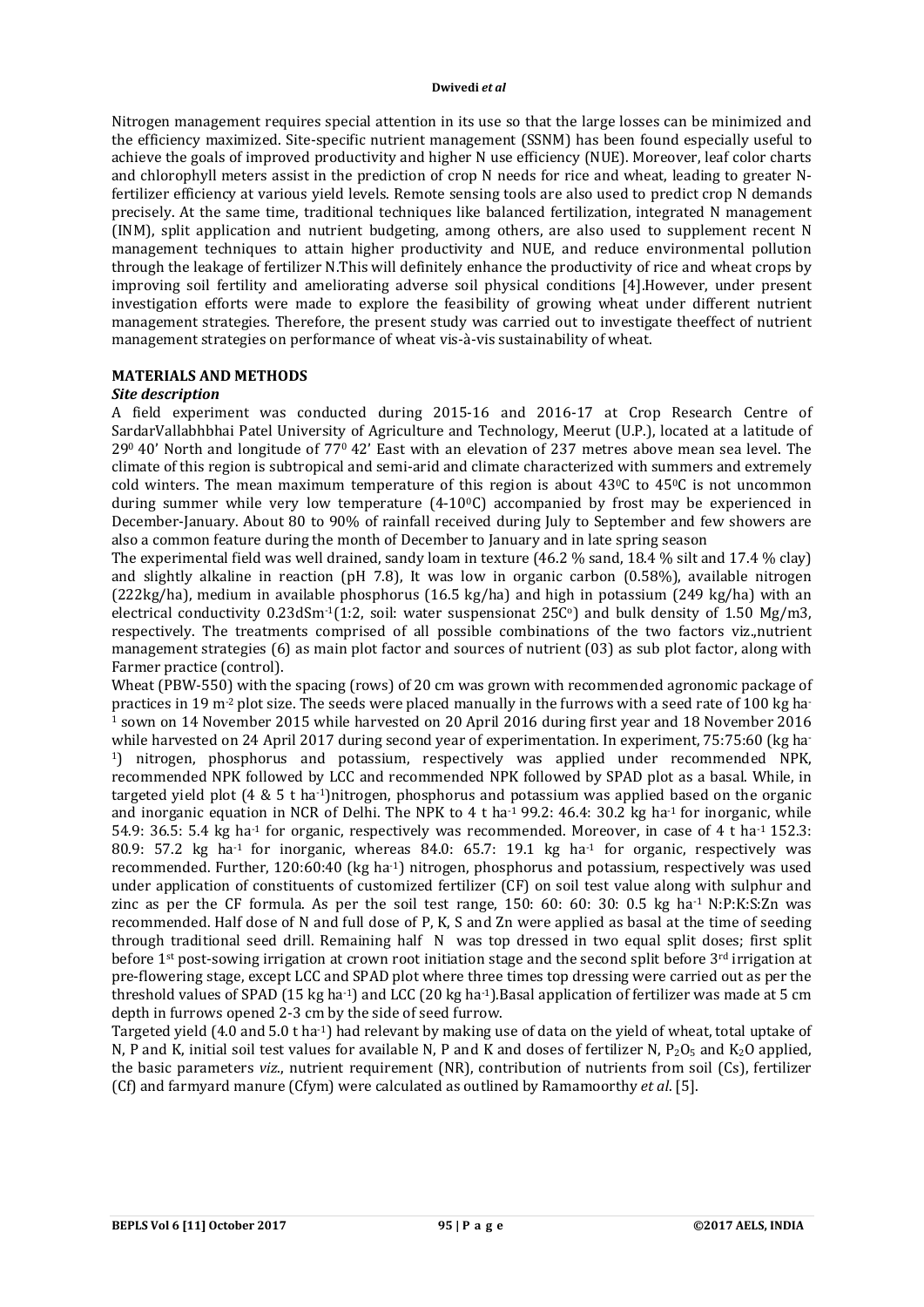| Nutrient requirement (NR)                                                                                                                                                                  | $=$ | Total uptake of nutrient (kg)<br>Grain yield (100kg)                                                                                                            |
|--------------------------------------------------------------------------------------------------------------------------------------------------------------------------------------------|-----|-----------------------------------------------------------------------------------------------------------------------------------------------------------------|
| The values were reported as<br>Kg of nutrient (N, P and K)<br>required to produce 100 kg of<br>wheat grain, per cent<br>contribution of nutrient from<br>soil $(C_{s})$ or soil efficiency |     | Total nutrient uptake in control plots $(kg/ha) \times 100$<br>$STV$ of nutrient in control plots $(kg/ha)$                                                     |
| Per cent contribution of<br>concerned nutrient from<br>fertilizer $(C_i)$ or fertilizer<br>efficiency                                                                                      |     | (Total uptake of nutrients in treated plots) -<br>(STV of nutrient in treated plots $x Cs/100$ ) $\times 100$<br>Amount of nutrient added as fertilizer (kg/ha) |
| Per cent contribution of<br>concerned nutrient from farm                                                                                                                                   |     | (Total uptake of nutrients in FYM treated plots)-<br>(STV of nutrients in FYM treated plots $\times$ Cs/100)<br>$\times 100$                                    |
| yard manure $(C_{\text{fum}})$ or<br>farmyard manure efficiency                                                                                                                            |     | Amount of nutrients added as FYM (kg/ha)                                                                                                                        |

#### **Nutrient recommendation equation for wheat in NCR of Delhi**

| $FN = 5.31 T - 0.51 SN$                                           |
|-------------------------------------------------------------------|
| $FP_2O_5 = 3.45 T - 5.55 SP$                                      |
| $FK2O = 2.75 T - 0.32 SK$                                         |
| Moreover, for integrated purpose the equation are given below     |
| FN= 3.85T-0.41SN-1.64 FYM                                         |
| Where,                                                            |
| T=Targeted yield                                                  |
| SN= Soil nitrogen                                                 |
| SP=Soil phosphorus                                                |
| SK=Soil potassium                                                 |
| Source: http://stcr.gov.in/HTML/html/Bulletins/Delhi bulletin.htm |

#### *Basic parameter*

Observations on various growth parameters viz. plant height and number of tillersat harvest. Yield attributes was recorded by selecting 10 plants from 19  $m<sup>2</sup>$  and yields was estimated by the produce obtained from net plot area, treatment wise during both the year.

*Plant sampling and analysis* The plants measured for growth and yield were used for analyzing the N, P, K, S and Zn content in grains and straw. The grain and straw samples were dried at 70 °C in a hot air oven. The dried samples were ground in a stainless steel Thomas Model 4 Wiley ® Mill. The N content in grains and straw was determined by digesting the samples in sulfuric acid  $(H_2SO_4)$ , followed by analysis of total N by the Kjeldahl method by Page[6] using a Kjeltec™ 8000 auto analyzer (FOSS Company, Denmark). The P content in grains and straw was determined by the vanadomolybdo-phosphoric yellow colour method and the K content both in grains and straw was analyzed in di-acid ( $HNO<sub>3</sub>$  and  $HClO<sub>4</sub>$ ) digests by the flame photometeric method. Further S content was determine by Turbidimetric method while Zn content by atomic absorption spectrophotometer**.**

#### *Statistical analysis*

The data obtained were subjected to statistical analysis as outlined by Gomez and Gomez [7]. The treatment differences were tested by using "F" test and critical differences (at 5 per cent probability).

### **RESULT AND DISCUSSION**

# **Growth parameters**

The data presented in Table 1 revealed that nutrient management strategies and sources of nutrient as whole adopted in treatment mean produced taller plants and more number of tiller in comparison to control mean, though the differences were significant to number of tillers only during both the year. Customized fertilizer had produced significantly taller plants and more number of tiller than those grown with other nutrient management strategies during both the years. NPK 100% had produces significantly more growth parameters as against target yield (4 t ha-1), but less than the treatments where SPAD-502 or LCC was used, though the difference was not significant among SPAD-502 and LCC based treatments during both the years. This may be due to proper nutrient supply at the active growth stages. Further, such an increase in growth might have been attributed to increased supply of essential elements mainly N, P, K, S, Zn. All these essential elements are known to have specific metabolic functions in various physiological processes like photosynthesis, respiration and transpiration etc, by being constituent of various metabolites or as co-factor or catalyst in enzymatic processes. Enhanced supply of nitrogen is associated with an increase in concentration of growth promoting hormones particularly auxins and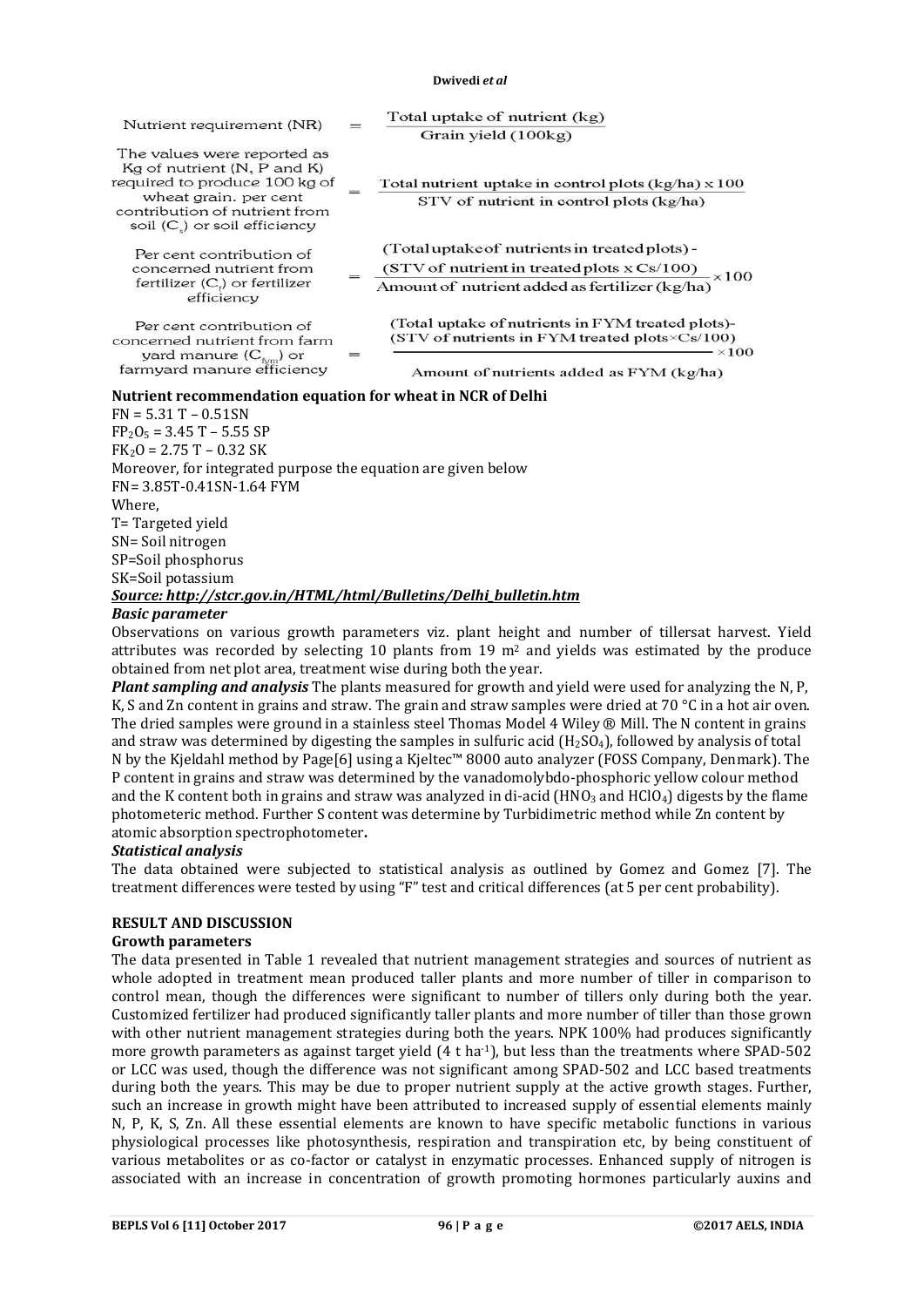cytokinins. Phosphorus does have a role in energy transfer reaction and thereby further assimilation of primary metabolites into various products of significance like protein, nucleic acids, amino acids etc. Potassium plays a vital role in osmotic relation and stomatal function of the plants and consequently the cell turgidity, the driving force behind cell elongation, a fundamental process of plant growth. Similar observations were also made by Bhaduri and Gautam[8]

Application of 75 % inorg+25%FYM+Azot+PSB had taller plants and highest tillers than that with 75 % inorg+25%FYM and 100 % inorganic. The difference was however significant to number of tiller only during both the years.This may be due to better effect of organic sources on the adequate nutrients supply for longer period, which will affects crop growth and photosynthetic activity. Similar results were found by Sepat *et al.* [9]

# **Yield attributes**

Control mean irrespective of nutrient management strategies and sources of nutrient (Table 1) borne spike of significantly less length as compared to treatment mean during both the years (Table 4.4 and Fig. 4.3). Mean spike length was 10.46 cm treatment mean as against 9.4 cm in control mean with order change of 11.2 %. Alike trend was also noticed in spikelets spike-1during both the years.Spike length and spikelets spike-1 had recorded to be highest with customized fertilizer, which was significantly superior against rest of the treatment. Target yield (4 t ha<sup>-1</sup>) was inferior and resulted in shortest spike length and spikelets spike<sup>-1</sup> as compared to all other treatments. PK+50 % N->SPAD-502 was recorded significantly minimum spike length and spikelets spike-1 against target yield (5 t ha-1), while maximum as compared to PK+50 % N->LCC and NPK 100%. NPK 100% did shown on par with LCC based treatment, whereas, SPAD-502 was remained on par with LCC and superior against NPK 100%.Micronutrient (Zn) are required in small amounts but their effects on plant metabolism by working synergistically with other essential nutrients in normal functioning of system are significant and often visible [10, 11].

The data on spike length presented Table 1 indicated a positive effect of 75 % inorg+25%FYM+Azot+PSB on spike length and spikelets spike<sup>-1</sup>when compared with 75 % inorg+25%FYM and 100 % inorganic. However, the difference was not significant during both the year.

# **Yields**

The yield of a crop is function of crop stand and performance of individual plant that are largely governed by successful completion of the vegetative phase. In wheat, crop stand and test weight are the key yield components (Table 2).Control mean irrespective of nutrient management strategies and sources of nutrient resulted in considerable reduction in grain, straw and biological yield as compared to treatment mean. The plot which treated with customized fertilizer gave significantly higher grain, straw and biological yield over rest of the treatment during both the year, though no other nutrient management strategies was as good as customized fertilizer. Differences among PK+50 % N->SPAD-502, PK+50 % N -> LCC and NPK 100% were however non-significant. The lowest grain, straw and biological yield was recorded significantly with target yield  $(4 \t ha^{-1})$  during both the years as compared to all other treatments.It was mainly due to the fact that under favorable soil conditions, the plant accumulates and translocation photosynthetic from source to the sink more efficiently which inturn increased all the growth and yield attributes too. Similar report was also made by Singh and Ram [12].

The data on yield presented in Table 2 indicated that 75% inorg+25%FYM+Azot+PSB had more advantageous to obtained higher grain, straw and biological yield in comparison to 75 % inorg+25%FYM and 100 % inorganic. However, the difference among them was not significant during both the years of experimentation.

### **Nutrient content**

Data on nutrient content presented in Table 3 & 4 revealed that higher values of nitrogen, phosphorous, potassium, sulphur and zinc content in grain and straw had noticed in treatment mean than in control mean, the differences were however non-significant between them.

Nitrogen phosphorous and potassium content in grain and straw were significant highest in target yield  $(5 \text{ tha}^{-1})$  plots during both the years over target yield  $(4 \text{ tha}^{-1})$ . Whereas, sulphur and zinc content in grain and straw was remained significantly higher with the used of customized fertilizer as compared to all other treatments during both the years. Differences among PK+50 % N->SPAD-502, PK+50 % N -> LCC and NPK 100% were however non-significant to nitrogen phosphorous, potassium, sulphur and zinc content in grain and straw during both the year. Target yield  $(4 \text{ t} \text{ ha}^{-1})$  was inferior over all other treatments during both the year. The higher content was mainly due to higher available of nutrient which result higher nutrient absorption. The results confirm the findings of Shivay *et al.* [13]and Gupta and Sharma [14].

The data on nutrient content in grain and straw given in Table 3 & 4 disclosed that 75% inorg+25%FYM+Azot+PSB had slightly raised nitrogen, phosphorous, potassium, sulphur and zinc content in grain and straw as comparison to 75 % inorg+25%FYM and 100 % inorganic during both the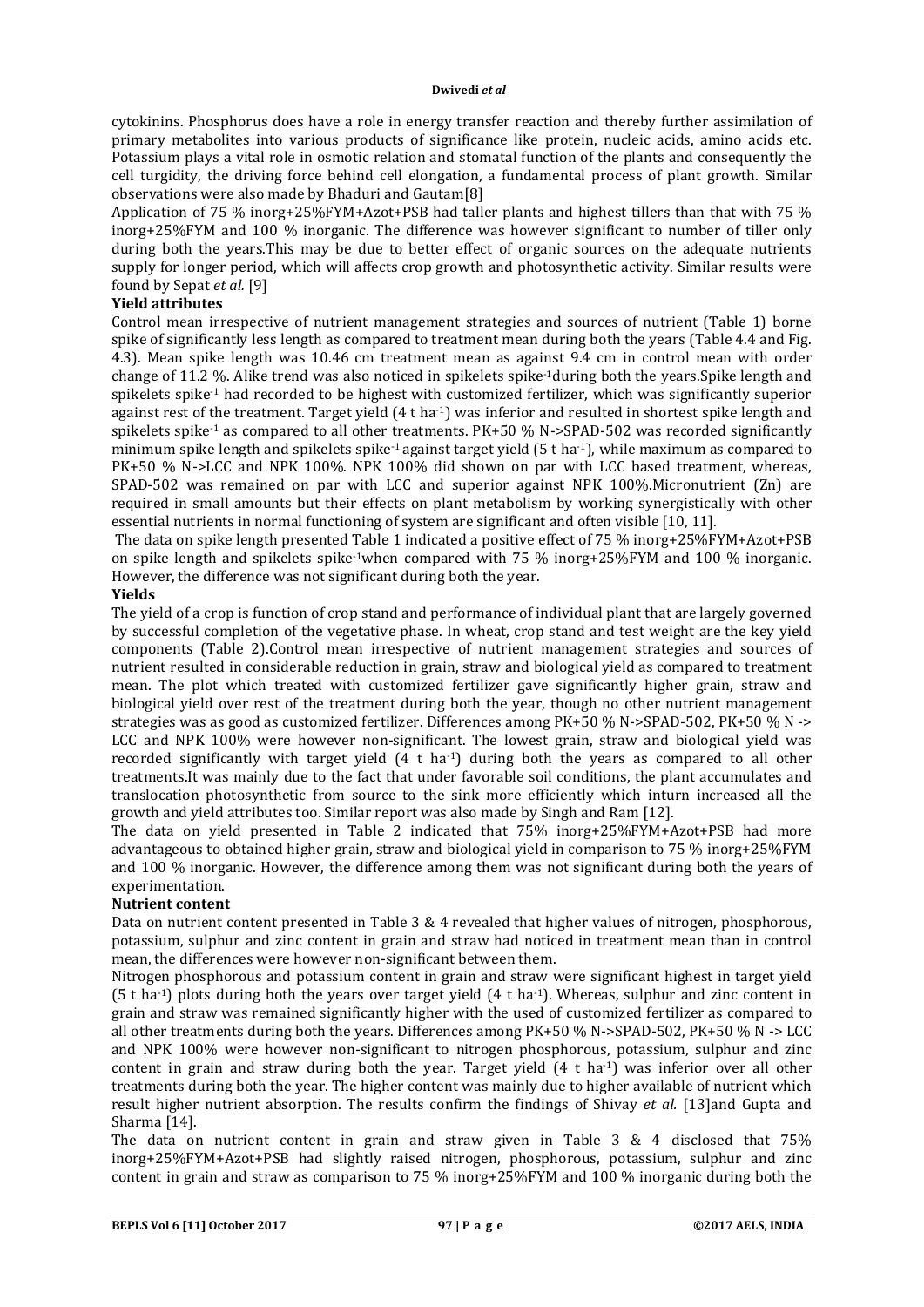years. However the differences were significant to sulphur content in straw during both the years.The results confirm the findings of Kumar and Thenua[15].

| <b>Treatments</b>          |           | <b>Plant height</b> |                    | Number of tiller   |                   | Spike length | Spikelets spike-     |           |  |
|----------------------------|-----------|---------------------|--------------------|--------------------|-------------------|--------------|----------------------|-----------|--|
|                            | (cm)      |                     |                    | meter-1 row length |                   | (cm)         | 1                    |           |  |
|                            | $2015 -$  | $2016 -$            | 2015-16<br>2016-17 |                    | $2015 -$<br>2016- |              | $2015 -$<br>$2016 -$ |           |  |
|                            | 16        | 17                  |                    |                    | 16                | 17           | 16                   | 17        |  |
| <b>Control V/S Rest</b>    |           |                     |                    |                    |                   |              |                      |           |  |
| Control Mean               | 78.0      | 81.0                | 84.0               | 88.0               | 9.20              | 9.60         | 17.87                | 18.30     |  |
| Treatment Mean             | 80.1      | 83.1                | 101.5              | 105.6              | 10.28             | 10.64        | 19.49                | 19.82     |  |
| S.Em.±                     | 1.4       | 0.6                 | 5.8                | 5.7                | 0.46              | 0.46         | 0.77                 | 0.76      |  |
| $CD(P=0.05)$               | <b>NS</b> | <b>NS</b>           | 16.7               | 16.2               | <b>NS</b>         | <b>NS</b>    | <b>NS</b>            | <b>NS</b> |  |
| <b>Nutrient management</b> |           |                     |                    |                    |                   |              |                      |           |  |
| strategies                 |           |                     |                    |                    |                   |              |                      |           |  |
| NPK 100%                   | 78.7      | 81.7                | 94.7               | 98.6               | 9.67              | 10.03        | 18.57                | 18.67     |  |
| PK+50 % N->SPAD-502        | 80.4      | 83.7                | 106.3              | 109.7              | 10.43             | 10.83        | 19.67                | 20.13     |  |
| PK+50 % N -> LCC           | 79.5      | 82.5                | 101.3              | 104.3              | 10.07             | 10.47        | 18.97                | 19.37     |  |
| Target yield (4 t/ha)      | 77.6      | 80.6                | 77.4               | 83.3               | 8.77              | 9.10         | 17.00                | 17.50     |  |
| Target yield (5 t/ha)      | 81.5      | 84.4                | 112.0              | 117.0              | 11.07             | 11.30        | 21.23                | 21.53     |  |
| <b>Custom Fertiliser</b>   | 82.8      | 85.7                | 117.3              | 121.0              | 11.70             | 12.10        | 21.52                | 21.70     |  |
| S.Em.±                     | 0.8       | 1.0                 | 1.3                | 1.4                | 0.13              | 0.14         | 0.25                 | 0.25      |  |
| $C.D. (P=0.05)$            | 2.6       | 3.2                 | 4.1                | 4.2                | 0.42              | 0.43         | 0.77                 | 0.79      |  |
| <b>Sources of nutrient</b> |           |                     |                    |                    |                   |              |                      |           |  |
| 100 % inorg                | 79.6      | 82.4                | 98.0               | 103.1              | 10.05             | 10.42        | 19.30                | 19.45     |  |
| 75 % inorg+25%FYM          | 80.2      | 83.3                | 102.1              | 106.0              | 10.33             | 10.67        | 19.49                | 19.92     |  |
| 75 %                       |           |                     |                    |                    |                   |              |                      |           |  |
| inorg+25%FYM+Azot+PSB      | 80.5      | 83.7                | 104.0              | 107.8              | 10.47             | 10.83        | 19.68                | 20.08     |  |
| S.Em.±                     | 0.9       | 1.3                 | 1.6                | 1.7                | 0.17              | 0.17         | 0.31                 | 0.32      |  |
| $C.D. (P=0.05)$            | <b>NS</b> | <b>NS</b>           | 4.7                | 4.9                | <b>NS</b>         | <b>NS</b>    | NS                   | <b>NS</b> |  |

# **Table 1: Effect of nutrient management strategies and sources of nutrient on growth and yield attributes of wheat**

**Table 2: Effect of nutrient management strategies and sources of nutrient on growth, starw, and biological yield**

| <b>Treatments</b>              |           | Grain yield (t ha-1) |           | Straw yield (t ha-1) | Biological yield (t ha-1) |           |  |  |
|--------------------------------|-----------|----------------------|-----------|----------------------|---------------------------|-----------|--|--|
|                                | 2015-16   | 2016-17              | 2015-16   | 2016-17              | 2015-16                   | 2016-17   |  |  |
| Control V/S Rest               |           |                      |           |                      |                           |           |  |  |
| Control Mean                   | 4.43      | 4.52                 | 5.62      | 5.74                 | 10.05                     | 10.26     |  |  |
| Treatment Mean                 | 4.79      | 4.86                 | 6.25      | 6.35                 | 11.03                     | 11.21     |  |  |
| S.Em.±                         | 0.17      | 0.26                 | 0.17      | 0.26                 | 0.43                      | 0.42      |  |  |
| $CD (P=0.05)$                  | <b>NS</b> | <b>NS</b>            | <b>NS</b> | <b>NS</b>            | <b>NS</b>                 | <b>NS</b> |  |  |
| Nutrient management strategies |           |                      |           |                      |                           |           |  |  |
| NPK 100%                       | 4.58      | 4.67                 | 6.02      | 6.15                 | 10.59                     | 10.81     |  |  |
| PK+50 % N->SPAD-502            | 4.79      | 4.87                 | 6.43      | 6.52                 | 11.22                     | 11.38     |  |  |
| $PK+50$ % N -> LCC             | 4.70      | 4.75                 | 6.26      | 6.35                 | 10.95                     | 11.10     |  |  |
| Target yield (4 t/ha)          | 4.29      | 4.39                 | 5.21      | 5.35                 | 9.50                      | 9.74      |  |  |
| Target yield (5 t/ha)          | 5.17      | 5.23                 | 6.71      | 6.79                 | 11.88                     | 12.02     |  |  |
| <b>Custom Fertiliser</b>       | 5.19      | 5.24                 | 6.85      | 6.97                 | 12.04                     | 12.20     |  |  |
| S.Em.±                         | 0.06      | 0.06                 | 0.08      | 0.08                 | 0.14                      | 0.14      |  |  |
| $C.D. (P=0.05)$                | 0.19      | 0.19                 | 0.25      | 0.25                 | 0.44                      | 0.44      |  |  |
| <b>Sources of nutrient</b>     |           |                      |           |                      |                           |           |  |  |
| 100 % inorg                    | 4.68      | 4.78                 | 6.16      | 6.26                 | 10.84                     | 11.03     |  |  |
| 75 % inorg+25%FYM              | 4.82      | 4.88                 | 6.25      | 6.36                 | 11.06                     | 11.23     |  |  |
| 75 % inorg+25%FYM+Azot+PSB     | 4.86      | 4.92                 | 6.33      | 6.45                 | 11.19                     | 11.36     |  |  |
| S.Em.±                         | 0.07      | 0.08                 | 0.10      | 0.10                 | 0.18                      | 0.18      |  |  |
| $C.D. (P=0.05)$                | <b>NS</b> | <b>NS</b>            | <b>NS</b> | <b>NS</b>            | <b>NS</b>                 | <b>NS</b> |  |  |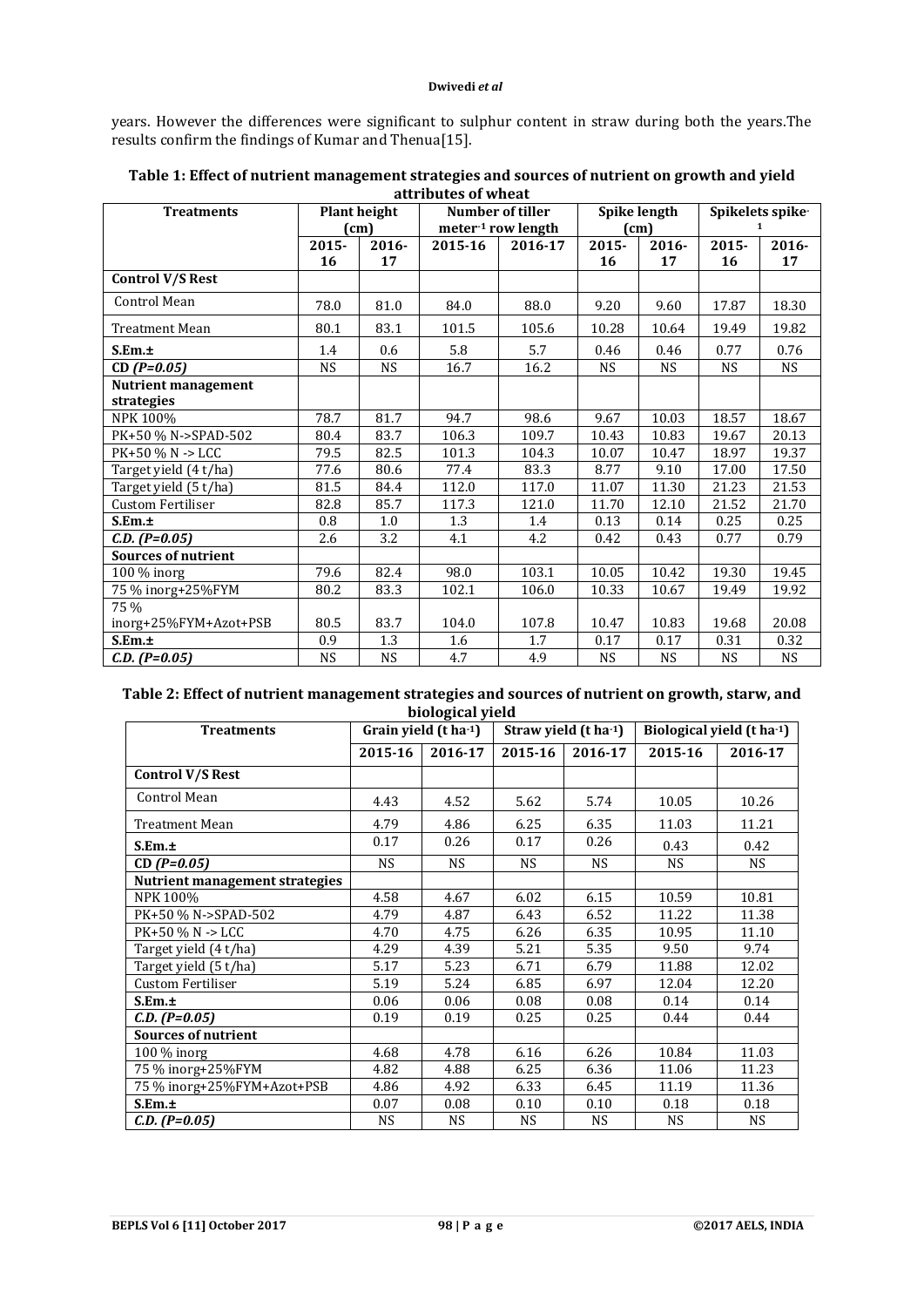| and potassium content in grain and straw |                      |           |           |              |                        |           |              |           |                       |           |              |           |
|------------------------------------------|----------------------|-----------|-----------|--------------|------------------------|-----------|--------------|-----------|-----------------------|-----------|--------------|-----------|
|                                          | Nitrogen content (%) |           |           |              | Phosphorus content (%) |           |              |           | Potassium content (%) |           |              |           |
| <b>Treatments</b>                        | Grain                |           |           | <b>Straw</b> | Grain                  |           | <b>Straw</b> |           | Grain                 |           | <b>Straw</b> |           |
|                                          | 2014-                | $2015 -$  | 2014-     | $2015 -$     | 2014-                  | $2015 -$  | 2014-        | 2015-     | 2014-                 | 2015-     | 2014-        | $2015 -$  |
|                                          | 15                   | 16        | 15        | 16           | 15                     | 16        | 15           | 16        | 15                    | 16        | 15           | 16        |
| Control V/S Rest                         |                      |           |           |              |                        |           |              |           |                       |           |              |           |
| Control Mean                             | 1.72                 | 1.72      | 0.47      | 0.48         | 0.31                   | 0.32      | 0.15         | 0.15      | 0.42                  | 0.43      | 1.65         | 1.66      |
| <b>Treatment Mean</b>                    | 1.74                 | 1.75      | 0.53      | 0.52         | 0.33                   | 0.34      | 0.15         | 0.16      | 0.44                  | 0.46      | 1.68         | 1.69      |
| S.Em.±                                   | 0.03                 | 0.04      | 0.03      | 0.02         | 0.01                   | 0.01      | 0.01         | .01       | .01                   | 0.01      | 0.04         | 0.04      |
| $CD(P=0.05)$                             | <b>NS</b>            | <b>NS</b> | <b>NS</b> | <b>NS</b>    | <b>NS</b>              | <b>NS</b> | <b>NS</b>    | <b>NS</b> | <b>NS</b>             | <b>NS</b> | <b>NS</b>    | <b>NS</b> |
| Nutrient management                      |                      |           |           |              |                        |           |              |           |                       |           |              |           |
| strategies                               |                      |           |           |              |                        |           |              |           |                       |           |              |           |
| NPK 100%                                 | 1.74                 | 1.74      | 0.56      | 0.50         | 0.34                   | 0.34      | 0.15         | 0.16      | 0.45                  | 0.46      | 1.68         | 1.69      |
| PK+50 % N->SPAD-502                      | 1.74                 | 1.75      | 0.51      | 0.52         | 0.35                   | 0.35      | 0.16         | 0.16      | 0.45                  | 0.47      | 1.69         | 1.70      |
| PK+50 % N -> LCC                         | 1.74                 | 1.74      | 0.53      | 0.52         | 0.35                   | 0.35      | 0.16         | 0.16      | 0.45                  | 0.47      | 1.69         | 1.70      |
| Target yield (4 t/ha)                    | 1.71                 | 1.71      | 0.47      | 0.47         | 0.30                   | 0.31      | 0.14         | 0.14      | 0.42                  | 0.43      | 1.64         | 1.66      |
| Target yield (5 t/ha)                    | 1.78                 | 1.77      | 0.59      | 0.55         | 0.36                   | 0.36      | 0.17         | 0.17      | 0.46                  | 0.48      | 1.70         | 1.71      |
| <b>Custom Fertiliser</b>                 | 1.76                 | 1.78      | 0.54      | 0.56         | 0.32                   | 0.33      | 0.15         | 0.15      | 0.43                  | 0.44      | 1.67         | 1.68      |
| S.Em.±                                   | 0.02                 | 0.02      | 0.01      | 0.01         | 0.003                  | 0.004     | 0.002        | 0.002     | 0.004                 | 0.01      | 0.02         | 0.02      |
| $C.D. (P=0.05)$                          | 0.06                 | 0.06      | 0.02      | 0.02         | 0.01                   | 0.01      | 0.01         | 0.01      | 0.01                  | 0.02      | <b>NS</b>    | <b>NS</b> |
| <b>Sources of nutrient</b>               |                      |           |           |              |                        |           |              |           |                       |           |              |           |
| $100\%$ inorg                            | 1.74                 | 1.74      | 0.50      | 0.51         | 0.33                   | 0.33      | 0.15         | 0.15      | 0.43                  | 0.45      | 1.67         | 1.68      |
| 75 % inorg+25%FYM                        | 1.75                 | 1.75      | 0.53      | 0.52         | 0.34                   | 0.34      | 0.16         | 0.16      | 0.44                  | 0.46      | 1.68         | 1.69      |
| 75 %                                     |                      |           |           |              |                        |           |              |           |                       |           |              |           |
| inorg+25%FYM+Azot+PSB                    | 1.75                 | 1.75      | 0.57      | 0.53         | 0.34                   | 0.35      | 0.16         | 0.16      | 0.45                  | 0.46      | 1.68         | 1.70      |
| S.Em.±                                   | 0.02                 | 0.03      | 0.01      | 0.01         | 0.01                   | 0.01      | 0.003        | 0.003     | 0.005                 | 0.01      | 0.03         | 0.03      |
| $C.D. (P=0.05)$                          | <b>NS</b>            | <b>NS</b> | 0.03      | <b>NS</b>    | <b>NS</b>              | <b>NS</b> | <b>NS</b>    | <b>NS</b> | <b>NS</b>             | <b>NS</b> | <b>NS</b>    | <b>NS</b> |

### **Table 3: Effect of nutrient management strategies and sources of nutrient on nitrogen, phosphorus and potassium content in grain and straw**

## **Table4: Effect of nutrient management strategies and sources of nutrient on sulphur and zinc content in grain and straw**

| <b>Treatments</b>              |           |           | $\frac{1}{2}$ . The contract of $\alpha$ , $\alpha$<br>Sulphur content (%) |              | Zinc content (PPM) |           |              |           |
|--------------------------------|-----------|-----------|----------------------------------------------------------------------------|--------------|--------------------|-----------|--------------|-----------|
|                                | Grain     |           |                                                                            | <b>Straw</b> |                    | Grain     | <b>Straw</b> |           |
|                                | $15 - 16$ | $16 - 17$ | $15 - 16$                                                                  | $16 - 17$    | $15 - 16$          | $16 - 17$ | $15 - 16$    | $16 - 17$ |
| <b>Control V/S Rest</b>        |           |           |                                                                            |              |                    |           |              |           |
| Control Mean                   | 0.10      | 0.11      | 0.28                                                                       | 0.36         | 64.10              | 65.20     | 11.31        | 12.10     |
| Treatment Mean                 | 0.11      | 0.13      | 0.37                                                                       | 0.42         | 73.09              | 74.39     | 13.43        | 13.88     |
| S.Em.±                         | 0.01      | 0.01      | 0.04                                                                       | 0.04         | 3.75               | 3.86      | 1.26         | 1.30      |
| $CD(P=0.05)$                   | <b>NS</b> | <b>NS</b> | <b>NS</b>                                                                  | <b>NS</b>    | <b>NS</b>          | <b>NS</b> | <b>NS</b>    | <b>NS</b> |
| Nutrient management strategies |           |           |                                                                            |              |                    |           |              |           |
| NPK 100%                       | 0.11      | 0.13      | 0.30                                                                       | 0.35         | 67.06              | 68.04     | 11.52        | 11.80     |
| PK+50 % N->SPAD-502            | 0.10      | 0.11      | 0.36                                                                       | 0.40         | 74.22              | 75.31     | 12.94        | 13.48     |
| PK+50 % N -> LCC               | 0.10      | 0.11      | 0.35                                                                       | 0.40         | 71.26              | 72.32     | 11.87        | 12.28     |
| Target yield (4 t/ha)          | 0.08      | 0.10      | 0.24                                                                       | 0.31         | 60.89              | 62.31     | 10.76        | 11.16     |
| Target yield (5 t/ha)          | 0.11      | 0.13      | 0.41                                                                       | 0.46         | 78.79              | 79.80     | 13.95        | 14.30     |
| Custom Fertiliser              | 0.14      | 0.16      | 0.53                                                                       | 0.59         | 86.31              | 88.57     | 19.54        | 20.23     |
| S.Em.t                         | 0.002     | 0.002     | 0.01                                                                       | 0.01         | 0.90               | 0.92      | 0.16         | 0.16      |
| $C.D. (P=0.05)$                | 0.01      | 0.01      | 0.02                                                                       | 0.02         | 2.85               | 2.89      | 0.50         | 0.51      |
| <b>Sources of nutrient</b>     |           |           |                                                                            |              |                    |           |              |           |
| $100\%$ inorg                  | 0.10      | 0.12      | 0.35                                                                       | 0.40         | 71.76              | 72.84     | 13.00        | 13.51     |
| 75 % inorg+25%FYM              | 0.11      | 0.13      | 0.37                                                                       | 0.42         | 73.07              | 74.58     | 13.48        | 13.90     |
| 75 % inorg+25%FYM+Azot+PSB     | 0.11      | 0.13      | 0.38                                                                       | 0.44         | 74.44              | 75.77     | 13.86        | 14.23     |
| S.Em.±                         | 0.002     | 0.002     | 0.01                                                                       | 0.01         | 1.18               | 1.20      | 0.22         | 0.22      |
| $C.D. (P=0.05)$                | <b>NS</b> | <b>NS</b> | 0.02                                                                       | 0.02         | <b>NS</b>          | <b>NS</b> | <b>NS</b>    | <b>NS</b> |

# **CONCLUSION**

Based on the above findings, customized fertilizer have been proved to performed better in sandy loam soil for achieved maximum yield and retained sustainability in the production system.